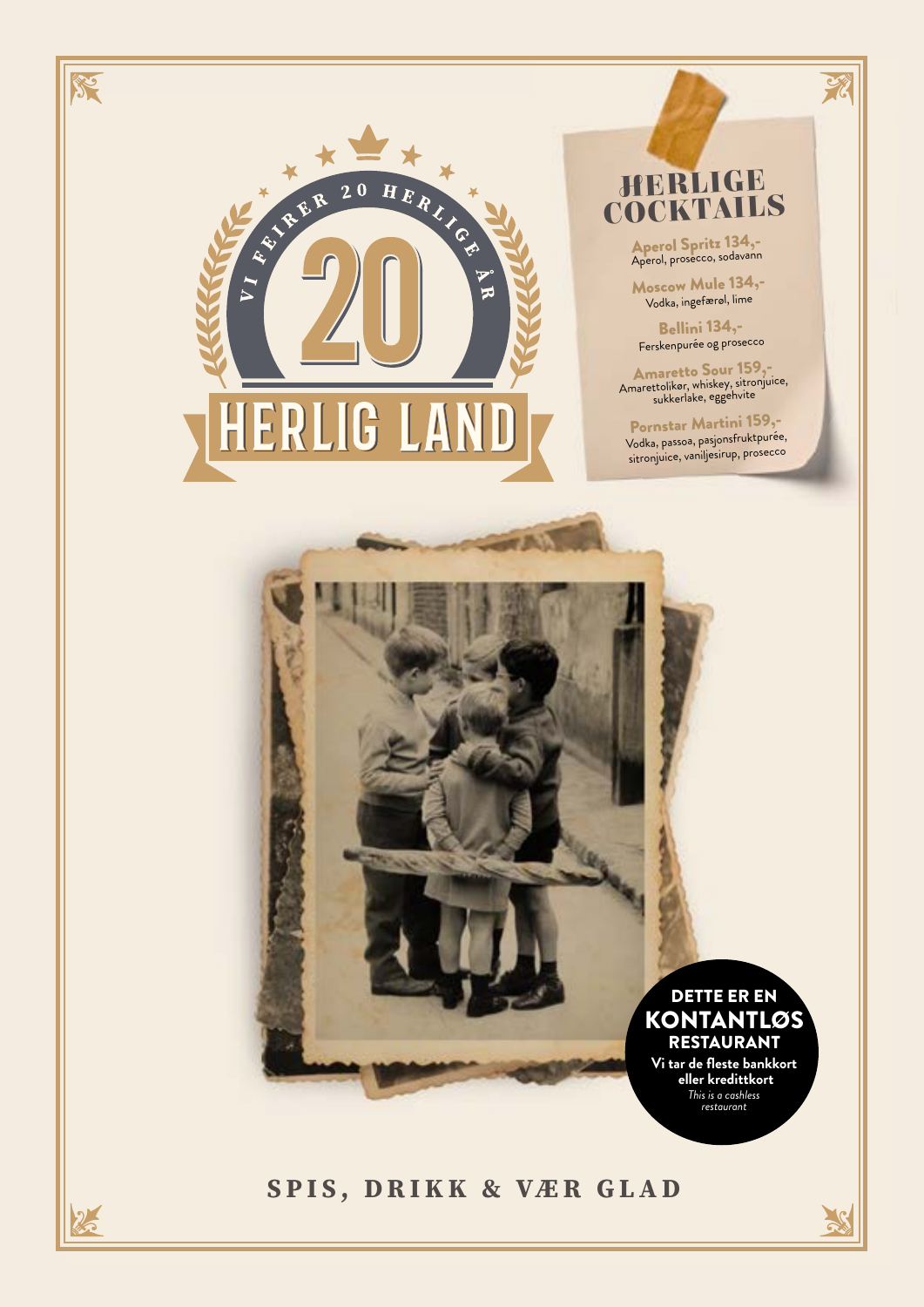# **HJØRNET**

#### **QUINOA SALAD 189,-**

INNEHOLDER: MELK, SOYA Med mango, løk, tomat, agurk, vårløk, paprika, avokado og yuzudressing. Legg til fetaost eller kylling + 39,- *Quinoa salad with mango, spring onion, tomato, avocado, red peppers, cucumber, onion and Yuzu dressing. Add feta cheese or chicken + NOK 39*

#### **AVOCADO TOAST 199,-**

INNEHOLDER: MELK, HVETE, EGG Grovt brød med fersk avokado, beter, krydrede gresskarkjerner, rødløk og bønnespirer. *Brown bread with fresh avocado, beets, spicy pumpkin seeds, red onion, bean sprouts.*

#### **GOODBYE MEAT BURGER 245,-**

INNEHOLDER: HVETE, SENNEP, SOYA, SESAM Vegansk burger toppet med vegansk ost, vegansk chilimajo, rødløk, salat og tomat. Serveres med fries. *Vegan burger topped with vegan cheese, vegan chili mayo, red onions, salad and tomatoes. Served with fries.* 

#### **GOODBYE CHICK'N PIZZA 259,-**

INNEHOLDER: HVETE, SULFITT Not Chick'n, tomatsaus, veganost, tomat og rødløk. Toppes ruccola. *Not Chick'n, tomato sauce, vegan cheese, tomato and red onion. Topped with arugula*

#### **VEGAN CHICK'N SANDWICH 229,-**

INNEHOLDER: HVETE, SENNEP Not Chick'n, vegansk chilli ailoi, salat, semitørkede tomater og ruccola. *Not Chick'n, vegan chilli ailoi, salad, semi-dried tomatoes and arugula.*

### **SALATER**

| INNEHOLDER: HVETE, MELK                                                                                           |
|-------------------------------------------------------------------------------------------------------------------|
| Skinke, tomatsaus, mozzarella, og champignon.                                                                     |
| Ham, tomato sauce, mozzarella and champignon.                                                                     |
|                                                                                                                   |
| INNEHOLDER: HVETE, MELK, EGG                                                                                      |
| Marinert biff, løk, paprika, chipotlemajo, koriander og<br>mozzarella.                                            |
| Beef marinated in chimichurri, onion, peppers, chipotle mayo, cilantro and<br>mozzarella cheese.                  |
|                                                                                                                   |
|                                                                                                                   |
| INNEHOLDER: HVETE, MELK<br>Paprika, urtestekte poteter, løk, oliven, champignon,                                  |
| chiliflakes og persille.<br>Peppers, herb roasted potatoes, onions, olives, mushrooms, chilli flakes and parsley. |
|                                                                                                                   |
| <b>INNEHOLDER: HVETE, MELK</b>                                                                                    |
| Pepperoni Picante, tomatsaus, mozzarella og tørket chili.                                                         |
| Pepperoni Picante, tomato sauce, mozzarella and chili.                                                            |
|                                                                                                                   |
| INNEHOLDER: HVETE, MELK, PINJEKJERNER                                                                             |
| Parmaskinke, pesto, mozzarella, parmesan og ruccola<br>Parma ham, pesto, mozzarella, parmesan and rocket salad.   |
|                                                                                                                   |
|                                                                                                                   |
| INNEHOLDER: HVETE, MELK, EGG, FISK, SENNEP                                                                        |
| Kylling, bacon, parmesan, romanosalat og cæsardressing.                                                           |
| Chicken, bacon, parmesan, romano salad, mozzarella and caesar dressing.                                           |
|                                                                                                                   |
| INNEHOLDER: HVETE, MELK                                                                                           |
| Skinke, tomatsaus, mozzarella og champignon.                                                                      |
| Ham, tomato sauce, mozzarella and champignon.                                                                     |
| ROSMARY GARLIC CHICKEN  228,-                                                                                     |
| INNEHOLDER: HVETE, MELK, SULFITI                                                                                  |
| Grillet kyllingbryst, smørsaus med hvitløk og hvitvin,                                                            |
| mozzarella, urtestekte poteter, rosmarin og oregano.                                                              |
| Grilled chicken, butter sauce with garlic and white wine, mozzarella, herb fried                                  |
| potatoes, rosemary and oregano.                                                                                   |
|                                                                                                                   |
| INNEHOLDER: HVETE, MELK                                                                                           |
| Pepperoni, tomatsaus, mozzarella og champignon.                                                                   |
| Pepperoni, tomato sauce, mozzarella and champignon.                                                               |
|                                                                                                                   |
| INNEHOLDER: HVETE, MELK                                                                                           |
| Bacon, pepperoni, kylling, mozzarella og tomatsaus.                                                               |

*Bacon, pepperoni, chicken, mozzarella and tomato sauce.*

#### **GOODBYE CHICK'N PIZZA** .............................. **259,-**

INNEHOLDER: HVETE, SULFITT Not Chick'n, tomatsaus, veganost, tomat og rødløk. Toppes med ruccola. *Not Chick'n, tomato sauce, vegan cheese, tomato and red onion. Topped with arugula*

**Glutenfri pizzabunn + kr 59,-**

### **KJØTT & FISK**

### PIZZA FRA VEDFYRT STEINOVN

#### **JAMBALAYA PASTA** ....................................................... **235,-**

INNEHOLDER: HVETE, SKALLDYR, MELK, EGG Scampi og kyllingbryst sauteres med hvitløk, paprika, løk og tomat i en kremet spicy cajunsaus. Toppes med parmesan. *Scampi and chicken breast sautéed with peppers, onions and tomatoes in a creamy spicy Cajun sauce. Topped with parmesan.*

#### **FISKESUPPE** ........................................................................... **230,-**

INNEHOLDER: MELK, SELLERI, SKALLDYR, FISK, BLØTDYR, SULFITT Kremet fiskesuppe med grønnsaker, blåskjell, vårløk og dagens fangst fra fiskebrygga. Serveres med brød og smør. *Creamed fish soup with vegetables, mussels, spring onion and today's catch from the sea. Served with bread and butter.*

#### **MOULES FRITES** .............................................................. **220,-**

INNEHOLDER: SKALLDYR, MELK, SULFITT, BLØTDYR, EGG Dampede blåskjell serveres med pommes frites og aioli. *Steamed mussels with fries and aioli.*

#### **SICILIAN SCAMPI PASTA** ..................................... **229,-**

INNEHOLDER: HVETE, SKALLDYR, MELK, EGG, BLØTDYR, SULFITT Tagliatelle med skalldyrsaus, blåskjell, scampi og hvitløk. Toppet med parmesan. *Tagliatelle with shellfish sauce, mussels, scampi and garlic. Topped with parmesan.*

#### **CHICKEN PARMESAN** .............................................. **235,-**

INNEHOLDER: MELK, HVETE, EGG Penne med stekt kyllingbryst i kremet tomatsaus tilsmakt vodka, chili, løk, urter og parmesan. *Penne with roasted chicken breast in a creamy tomatosauce flavored with vodka, chili, onion, herbs and parmesan.*

### HERLIGE KLASSIKERE

#### **GRATINERT OSTESMØRBRØD** ................... **179,-**

INNEHOLDER: HVETE, MELK Klassisk croque monsieur med ost og skinke serveres med salat, rødløk, cherrytomat og agurk. Legg til fries + 39,- *Classic croque monsieur served with lettuce, red onion, cherry tomatoes and cucumber. Add fries + NOK 39*

#### **CLUB SANDWICH** .......................................................... **235,-**

INNEHOLDER: EGG, HVETE Med grillet kylling, bacon, salat, tomat, rødløk og majones. Serveres med pommes frites.

*Sandwich with grilled chicken, bacon, lettuce, tomato, red onion and mayonnaise. Served with fries.*

#### **KYLLINGBURGER** .......................................................... **245,-**

INNEHOLDER: HVETE, MELK, EGG, SULFITT, SESAM Panert kyllingbryst med salat, tomat, rødløk og chilimajo. Serveres med pommes frites. *Breaded chicken with salad, tomato, red onion and chili mayo. Served with fries.*

**BACON CHEESE BURGER** ................................... **265,-** INNEHOLDER: EGG, HVETE, MELK, SESAM

Saftig, grillet hamburger med ost, bacon, tomat, rødløk, sylteagurk og rancherdressing. Serveres med pommes frites. *Grilled burger with cheese, bacon, tomato, red onion, pickles and Ranch dressing. Served with fries.*

### SANDWICH & BURGER

#### **CÆSAR SALAD** ..................................................................... **225,-**

INNEHOLDER: SENNEP, EGG, MELK, FISK, HVETE Bacon, kylling, romanosalat, parmesan, krutonger og vår berømte Cæsardressing. Serveres med brød og smør. *Bacon, chicken, romano salad, parmesan, croutons and our own famous Ceasar dressing. Served with bread and butter.* 

#### **COBB SALAD**........................................................................... **210,-**

INNEHOLDER: SENNEP, EGG, MELK Med avokado, romanosalat, egg, bacon, tomat, kylling, gorgonzola, gressløk og Herlig dressing. Serveres med brød og smør. *Salad with avocado, romano salad, egg, bacon, tomato, chicken, gorgonzola, chive and home made dressing. Served with bread and butter.*

| BIFF MED BÉRNAISE (steak frites)  335,-<br>inneholder: melk, sulfitt, egg                                                                                                                                                              |  |
|----------------------------------------------------------------------------------------------------------------------------------------------------------------------------------------------------------------------------------------|--|
| Medium stekt biff serveres med trøffelbérnaise og                                                                                                                                                                                      |  |
| pommes frites.<br>Medium fried sirloin served with truffle bérnaise and french fries.                                                                                                                                                  |  |
| INNEHOLDER: SULFITT, MELK                                                                                                                                                                                                              |  |
| Medium stekt ytrefilet serveres med hvitløkschampignon,                                                                                                                                                                                |  |
| fries og kremet grønn peppersaus.<br>Medium fried peppered sirloin served with garlic champignon,<br>fries and creamy green pepper sauce.                                                                                              |  |
| INNEHOLDER: MELK, SULFITT, HVETE                                                                                                                                                                                                       |  |
| Parmesanpanert kyllingbryst med tomatiserte grønnsaker,                                                                                                                                                                                |  |
| potetmos og kremet parmesansaus.<br>Parmesan chicken with tomato vegetables, mashed potatoes and<br>creamy parmesan sauce.                                                                                                             |  |
| INNEHOLDER: MELK, SKALLDYR                                                                                                                                                                                                             |  |
| Serveres med potetstappe, ratatouille og kremet skalldyrsaus.<br>Grilled salmon served with mashed potatoes, ratatouille and creamy<br>shellfish sauce.                                                                                |  |
| DESSERT                                                                                                                                                                                                                                |  |
| INNEHOLDER: MELK, HVETE, EGG                                                                                                                                                                                                           |  |
| Brownies serveres i jernpanne med butterscotchsaus,<br>kokos/vaniljeis og sjokoladesaus. Vår bestselger!<br>Brownies served in an iron pan, with butterscotch sauce, coconut/vanilla ice<br>cream and chocolate sauce. Our bestseller! |  |
|                                                                                                                                                                                                                                        |  |
| INNEHOLDER: EGG, MELK<br>Classic Crème Brûlée.                                                                                                                                                                                         |  |
| <b>BESTEMORS LUNE EPLEKAKE  145,-</b><br>INNEHOLDER: MELK, HVETE, EGG, MANDLER                                                                                                                                                         |  |
| Serveres med vaniljeis og varm karamellsaus.<br>Apple pie with vanilla ice cream and warm caramel sauce.                                                                                                                               |  |
| VI HAR GAVEKORIY<br>Gavetips til den som har alt! Spør din servitør                                                                                                                                                                    |  |
|                                                                                                                                                                                                                                        |  |
| <b>FOR DEN EKSTRA LILLE PIFFEN!</b>                                                                                                                                                                                                    |  |
|                                                                                                                                                                                                                                        |  |
| Hvitløksdressing<br>Aioli<br>$35,-$<br>$35 -$<br><b>INNEHOLDER: MELK</b><br><b>INNEHOLDER: EGG</b>                                                                                                                                     |  |
| Avocadokrem<br>$35 -$<br><b>Rancherdressing</b><br>$35 -$<br>INNEHOLDER: MELK, EGG, SULFITT<br><b>INNEHOLDER: MELK</b>                                                                                                                 |  |
| Rettene kommer som de er, vennligst ingen endringer                                                                                                                                                                                    |  |

**Rettene kommer som de er, vennligst ingen endringer Rettene kommer som de er, vennligst ingen endringer**